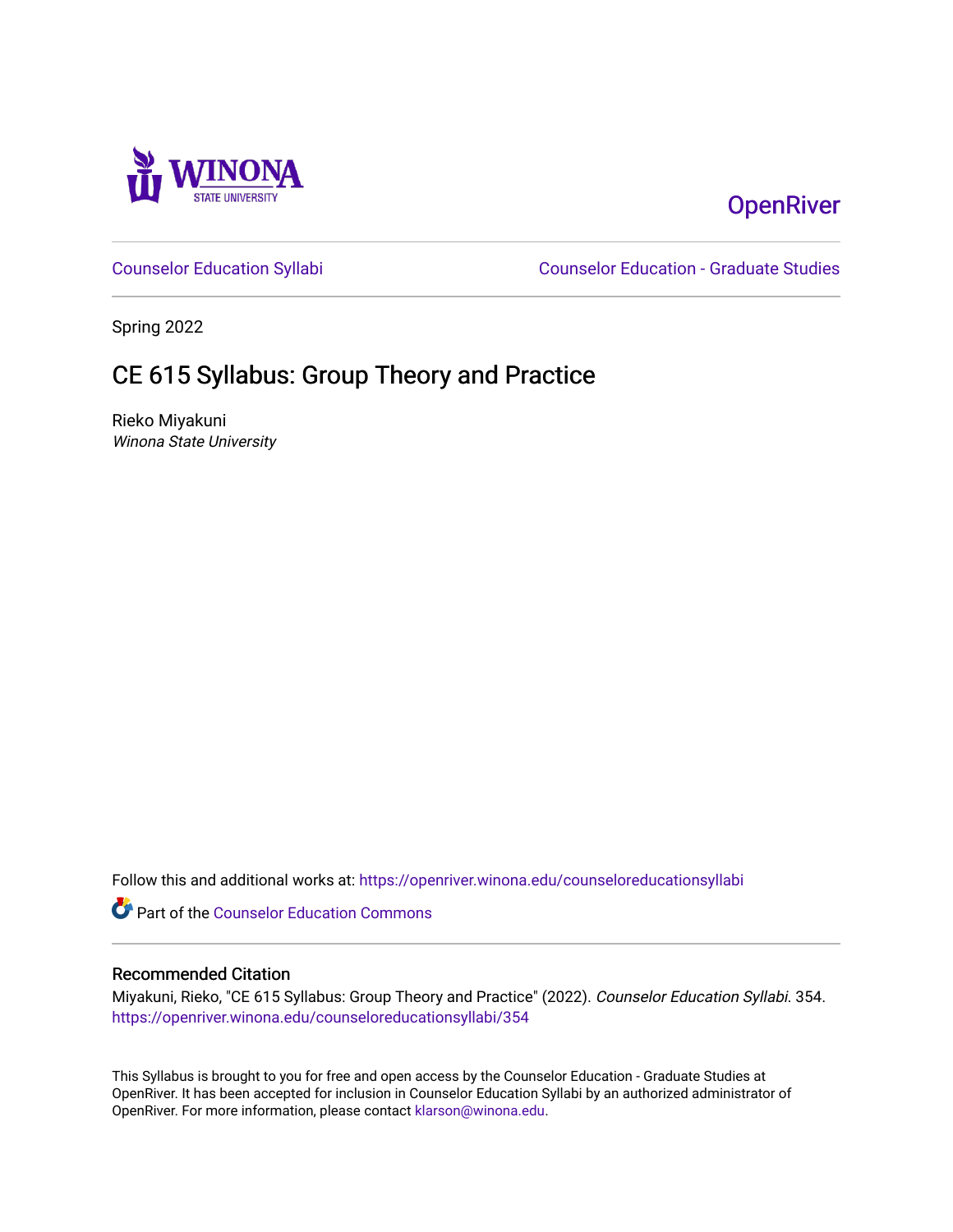|                          | <b>Winona State University</b><br><b>Counselor Education Department</b><br>CE 615: Group Theory and Practice #002054<br>Spring semester 2021, 3 S.H. |
|--------------------------|------------------------------------------------------------------------------------------------------------------------------------------------------|
| <b>Course Location</b>   | This class meets weekly, in-person (Donna J. Helble Hall 343)                                                                                        |
|                          | Jan. 10 <sup>th</sup> will be virtual                                                                                                                |
|                          | https://minnstate.zoom.us/j/96443473747                                                                                                              |
|                          | Meeting ID: 964 4347 3747                                                                                                                            |
|                          | Passcode: 654688                                                                                                                                     |
| <b>Instructors</b>       | Rieko Miyakuni, Ed.D., NCC, LPC (IL)                                                                                                                 |
| <b>Instructor Email</b>  | rieko.miyakuni@winona.edu 507-457-5352                                                                                                               |
| and Phone                |                                                                                                                                                      |
| <b>Program Website</b>   | https://www.winona.edu/counseloreducation/                                                                                                           |
| <b>Instructor Office</b> | Mondays/Tuesdays 1-5pm                                                                                                                               |
| Hours &<br>Location:     | Office hours Zoom link: https://minnstate.zoom.us/j/502348915                                                                                        |
|                          | Meeting ID: 502 348 915                                                                                                                              |
|                          | One tap mobile: +13126266799,,502348915# US (Chicago)                                                                                                |
|                          | <b>HH 348</b>                                                                                                                                        |

## **I. COURSE DESCRIPTION**

In this course, students are introduced to the theory and practice of group counseling. The course will provide students with an academic/theoretical overview of groups and group work as well as the opportunity to develop group leadership skills through experiential learning activities.

## **II. COURSE PREREQUISITES**

- 1. CE 601 Foundations of Counseling,
- 2. CE 658 with a passing grade or permission of instructor. Grade only. Offered once a year.
- 3. Concurrent Requirement CE 595: Group Experience or another approved 10-hour group counseling experience.

## **III. COURSE OBJECTIVES (Cos)**

#### **This course will provide the essential learning necessary for the student to:**

- 1. name and explain the key therapeutic factors of group work.
- 2. identify the theoretical stages of the group process.
- 3. recognize the types of groups, group structure, group dynamics, and use of theory of group counseling.
- 4. experience and reflect on being a member of a group counseling experience for 10-hour minimum.
- 5. lead a psycho-educational group on a current topic in counseling.
- 6. plan and implement groups utilizing criteria for member selection, member assessment, goal setting, evaluation, and termination of the group.
- 7. develop & demonstrate leadership interventions that emphasize leader responsibility for the group process.
- 8. develop counseling skills to promote constructive behaviors and intervention skills to modify inhibiting factors operating in groups.
- 9. discuss ethical issues and acquire ethical behaviors relevant to the practice of group counseling.
- 10. develop multicultural counseling skills and model respect when working with individuals from diverse backgrounds (culture, gender differences, sexual orientation, disability, age, socioeconomic background, etc.).
- 11. present a comprehensive group plan including group member selection, session planning with research-based interventions/exercises, and program outcome assessment, advertisement, etc.
- 12. articulate interventions for addressing problem behaviors in groups.

#### **IV. COURSE REQUIRED TEXTS & READINGS**

Jacobs/Schimmel/Masson/Harvill - MindTapV2.0 for Jacobs/Schimmel/Masson/Harvill's Group Counseling [Inclusive Access] ISBN 9781337107327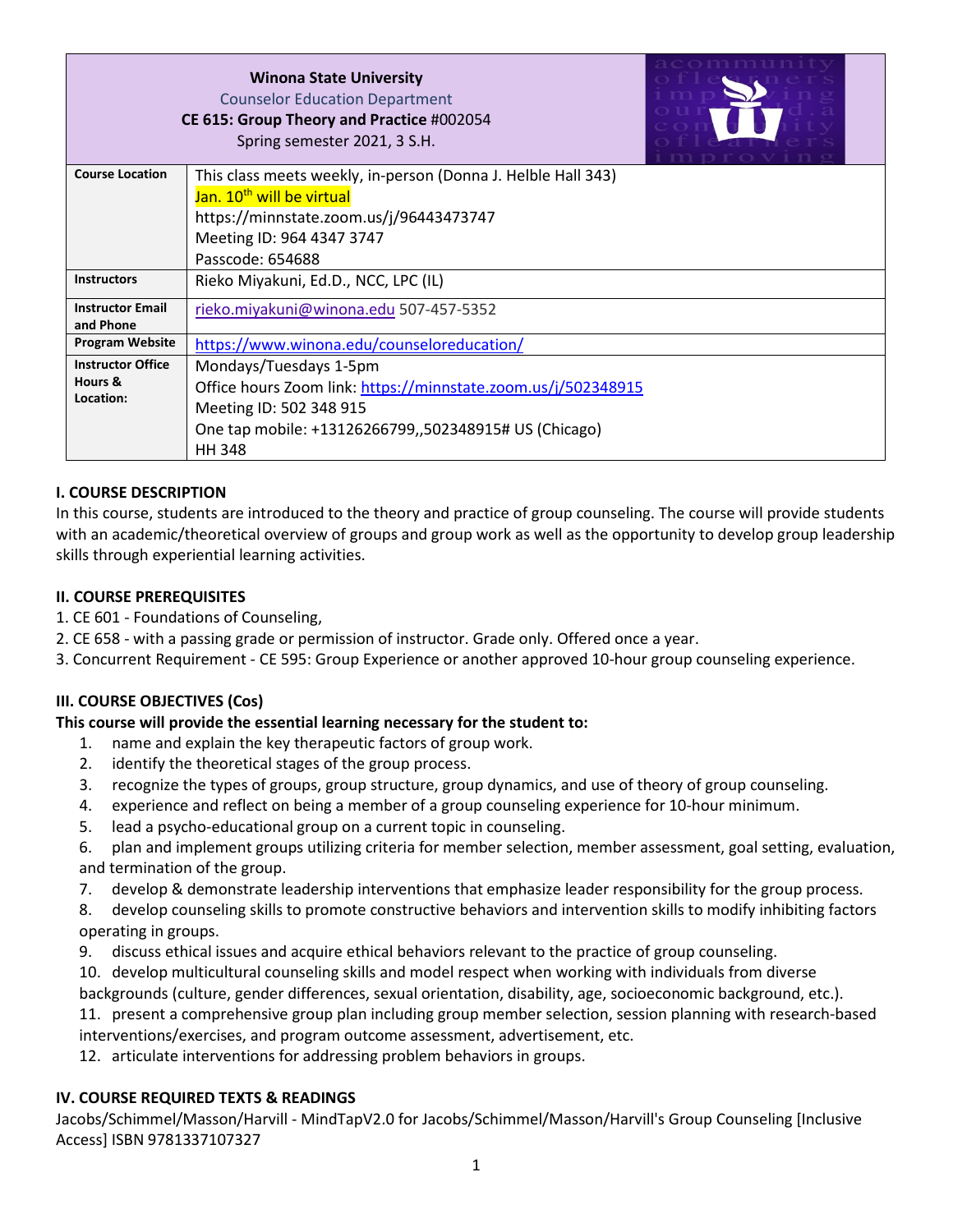The materials for this course are included in your tuition. Follow these steps to access your Cengage materials if you never registered for MindTap.

Step 1: Go to startstrong.cengage.com

Step 2: Select the digital learning platform and relevant Learning Management System (LMS) (if applicable) Step 3: When asked "Are your course materials included within your tuition costs?" select Yes

Hardcopy of the text: Jacobs, E.E., Schimmel, C.J., Masson, R.L., & Harvill, R.L. (2016). *Group counseling: Strategies and skills.* Boston: Cengage.

- *With the Inclusive Access (IA) course, students have the option to purchase a low cost loose leaf book via the WSU Bookstore. If you wish to have a loose leaf copy, the bookstore will place order on a case by case basis. Please stop by the store to place a special order.*
- Additional course readings, handouts, videos as assigned.

## **V. SUPPLEMENTAL TEXTS**

- Treatment Improvement Protocol (TIP) Series 41: *Substance Abuse Treatment: Group Therapy* at: <http://www.ncbi.nlm.nih.gov/books/NBK14531/>**or** <http://store.samhsa.gov/product/TIP-41-Substance-Abuse-Treatment-Group-Therapy/SMA09-3991>
- APGA, *Evidence on the Effectiveness of Group Psychotherapy* from the American Group Psychotherapy Association[: http://www.agpa.org/home/practice-resources/evidence-based-group-practice](http://www.agpa.org/home/practice-resources/evidence-based-group-practice)
- APGA, *Practice Guidelines for Group Psychotherapy: A cross-theoretical guide to developing and leading psychotherapy groups,* from the American Group Psychotherapy Association at [http://www.agpa.org/docs/default-source/practice-resources/download-full-guidelines-\(pdf-format\)-group](http://www.agpa.org/docs/default-source/practice-resources/download-full-guidelines-(pdf-format)-group-works!-evidence-on-the-effectiveness-of-group-therapy.pdf?sfvrsn=2)[works!-evidence-on-the-effectiveness-of-group-therapy.pdf?sfvrsn=2](http://www.agpa.org/docs/default-source/practice-resources/download-full-guidelines-(pdf-format)-group-works!-evidence-on-the-effectiveness-of-group-therapy.pdf?sfvrsn=2)

#### **VI. CACREP STANDARDS**

|                                                                                                                                                        | Course<br><b>Objectives</b><br>Linked to<br><b>CACREP</b><br><b>Standard</b> | <b>Location of evaluation for CACREP Standard</b> |                                           |                                          |                                        |                                                          |                                    |
|--------------------------------------------------------------------------------------------------------------------------------------------------------|------------------------------------------------------------------------------|---------------------------------------------------|-------------------------------------------|------------------------------------------|----------------------------------------|----------------------------------------------------------|------------------------------------|
| <b>CACREP 2016 Standards</b>                                                                                                                           | CO 1-12                                                                      | Cengage<br>Mindtap<br>chapter<br>readings         | Cengage<br>Mindtap<br>video<br>Activities | Cengage<br>Mindtap<br>chapter<br>quizzes | Group<br>Theory<br>Session<br>Delivery | Special Issue<br>Group Proposal<br>& Session<br>Delivery | Group<br>Experience<br>Requirement |
| <b>SECTION 2 - PROFESSIONAL</b><br><b>COUNSELING IDENTITY,</b><br><b>COUNSELING CURRICULUM, PART</b><br>F., 6. GROUP COUNSELING &<br><b>GROUP WORK</b> |                                                                              |                                                   |                                           |                                          |                                        |                                                          |                                    |
| 6. a. theoretical foundations of<br>group counseling and group work                                                                                    | $\overline{2}$                                                               | X                                                 | X                                         | X                                        |                                        |                                                          |                                    |
| 6.b. dynamics associated with<br>group process and development                                                                                         | 2, 3                                                                         | $\mathsf{x}$                                      | X                                         | X                                        |                                        |                                                          |                                    |
| 6.c. therapeutic factors and how<br>they contribute to group<br>effectiveness                                                                          | $\mathbf{1}$                                                                 | X                                                 | X                                         | X                                        |                                        |                                                          |                                    |
| 6.d. characteristics and functions of<br>effective group leaders                                                                                       | 5, 6, 7                                                                      | X                                                 | X                                         | X                                        | X                                      | X                                                        | X                                  |
| 6.e. approaches to group formation,<br>including recruiting, screening, and<br>selecting members                                                       | 6, 11                                                                        | X                                                 | X                                         | X                                        |                                        |                                                          |                                    |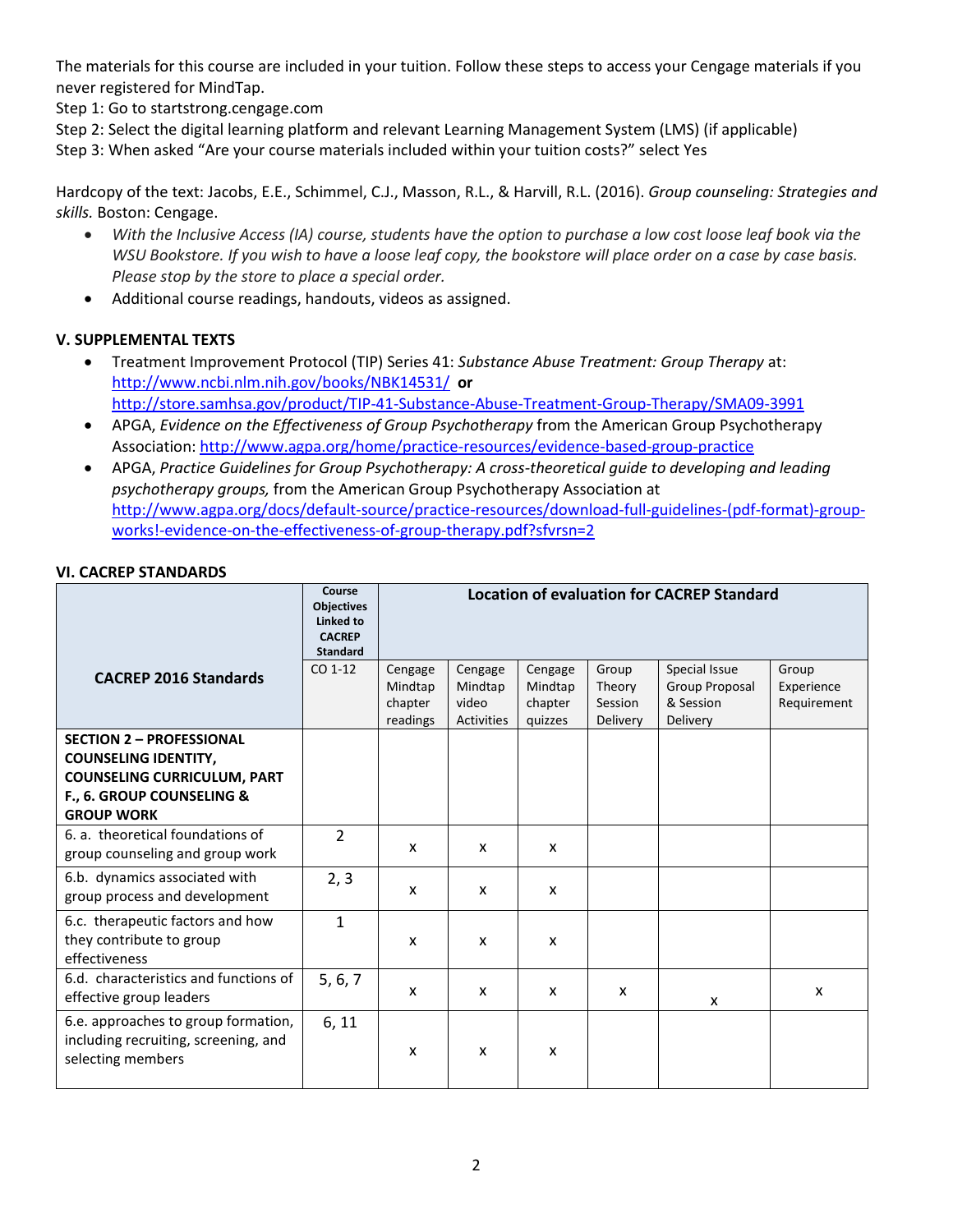| 6.f. types of groups and other<br>considerations that affect<br>conducting groups in varied settings                                                                                                           | 3, 8, 12 | X | X | x |   |   |
|----------------------------------------------------------------------------------------------------------------------------------------------------------------------------------------------------------------|----------|---|---|---|---|---|
| 6.g. ethical and culturally relevant<br>strategies for designing and<br>facilitating groups                                                                                                                    | 9, 10    | X | X | x | X |   |
| 6.h. direct experiences in which<br>students participate as group<br>members in a small group activity,<br>approved by the program, for a<br>minimum of 10 clock hours over the<br>course of one academic term | 4        |   |   |   |   | x |

## **VII. METHODS OF INSTRUCTION**

- A. Lecture/discussion
- B. Group process
- C. Use of technology and media including videotapes, films, and Power Points
- D. Professional Learning Communities (Cooperative and self-directed learning)
- E. Self-assessments and reflective self-evaluations
- F. Experiential: Modeling, Role plays, Simulations, Repeated practice

## **VIII. COURSE REQUIREMENTS**

#### *Professionalism: Expectations*

Being prepared for class by reading the assigned material is part of your professional preparation. This work prepares you by providing you with the knowledge you need to confidently face concerns typical in the counseling field, and strengthens your stamina for the workload required of effective counselors.

Effective class participation includes respectful, and non-dominating involvement in class discussions, showing initiative and investment in classroom activities, coming to each class prepared to ask questions and share ideas, and engaging in reflective discussion of course readings. Professional conduct is a requirement in the counseling field, and therefore, it is expected in this course. Considering much of the course is experiential in nature, it is expected that you maintain professionalism when you share ideas in class as well as when you provide feedback to other classmates and the instructor in class. Additionally, maintaining confidentiality of information shared in class by your peers is an expectation.

**Note:** Since self-exploration is an integral part of this course, you must decide for yourself what and how much you want to reveal about yourself. You will **not** be evaluated on the basis of how much or the nature of what you disclose about yourself (I want you to honor your boundaries); however, to get the most out of the experience, you are encouraged to challenge yourself and take interpersonal risks.

#### *Attendance & Participation*

Students are *required to attend all class sessions*. If there is a need to miss a class based on emergency, it is expected that the student will contact the instructor prior to missing the class and provide a specific reason for missing class. Missing one class results in a reduction of a grade. Missing more than one class session in this course *may* necessitate the student to retake the course at another time. You should be an *active member* of this class and it is expected that you will be an *engaged learner*, bringing energy and enthusiasm to every class.

#### *Policy on Late or Unfinished Assignments*

Late work is not accepted except in extreme circumstances and with prior permission of instructor. IMPORTANT: A grade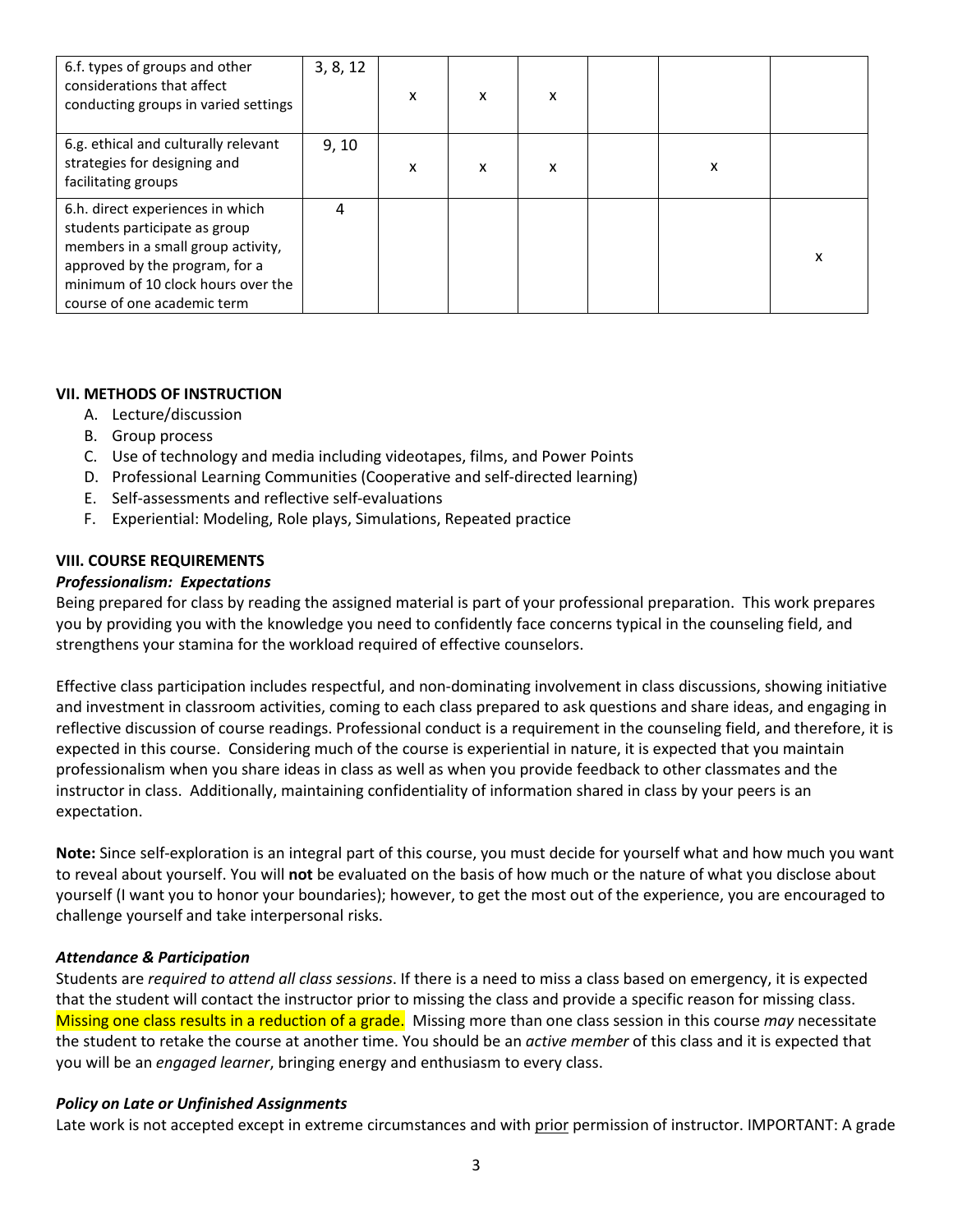of Incomplete (I) will not be awarded except under extraordinary circumstances such as prolonged illness. If such circumstances arise, it is the student's responsibility to notify the instructor immediately.

## *Inclement Weather Policy*

Inclement weather may interfere with class. Always use your best judgment when determining if it is safe to travel. The instructor will notify students of cancellation by 2pm the day of class. Notifications will be made via your WSU email and/or the WSU homepage. If class is cancelled due to inclement weather, there will be an online class plan created to cover the content.

#### **IX. COURSE ASSIGNMENTS**

| #              | Assignment                                                                                                                                                                              | <b>Points</b><br>Possible | 2016 CACREP STANDARDS, SECTION 2-<br>PROFESSIONAL COUNSELING IDENTITY,<br><b>COUNSELING CURRICULUM, PART F., 6.</b><br><b>GROUP COUNSELING &amp; GROUP WORK</b> | Course<br>Objectives               |
|----------------|-----------------------------------------------------------------------------------------------------------------------------------------------------------------------------------------|---------------------------|-----------------------------------------------------------------------------------------------------------------------------------------------------------------|------------------------------------|
|                | Cengage MindTap Chapter Readings                                                                                                                                                        | 170                       | 6.b., 6.c.                                                                                                                                                      | 3, 8, 9                            |
| $\overline{2}$ | Cengage MindTap Video Activities (17 x 10 pts. $= 170$<br>pts)<br>*All activities must be completed for a full credit and must earn at least 8<br>points or 80% of max. points.         | 170                       | 6.b., 6.c.                                                                                                                                                      | 3, 8, 9                            |
| 3              | Cengage MindTap Chapter Quizzes $(17 \times 100 \text{ pts} = 170$<br>pts)<br>*All quizzes must be completed for a full credit and must earn at least 8<br>points or 80% of max. points | 170                       | 6.a., 6.b., 6.c., 6.d., 6.e., 6.f., 6.g.                                                                                                                        | 1, 2, 3, 6, 7, 8, 9, 10, 11, 12    |
| 4              | Special issues-Multiculturalism and Group Theory Design<br>and Presentation                                                                                                             | 100                       | 6.a., 6.b., 6.c., 6.d., 6.e., 6.f., 6.g.                                                                                                                        | 2, 3, 5, 6, 7, 8, 9, 10,<br>11, 12 |
| 5              | Group Experience Requirement<br>(10 hours minimum)                                                                                                                                      | Pass/<br>No Pass          | 6.c., 6.d., 6.h.                                                                                                                                                | 4, 8, 10                           |
|                | Total                                                                                                                                                                                   | 610                       |                                                                                                                                                                 |                                    |

#### **Weekly readings and assignments:**

All weekly readings, quizzes, and video activities will be found on the MindTap website. Each week, prior to class, you must reading the assigned chapter(s), take the quiz for each chapter, watch the accompanying video and respond to the questions regarding the video.

- **Assignment 1:** *Chapter Readings* (10 points per chapter). You are to read the assigned weekly chapter *by the due date.* (see the course schedule)
- **Assignment 2:** *Video Activities* (10 points per chapter). Following each chapter reading, there will be a video(s) to watch with questions to answer. You are to watch the videos and respond to the questions *by the due date.* (see the course schedule)
- **Assignment 3:** *Quizzes* (10 points each). Following each chapter, there is 10-point quiz on MindTap. You are to complete the quiz for each chapter following the reading *by the due date.* (see the course schedule)
- **CE 615 - Assignment 4 :** *Special issues-Multiculturalism and Group Theory Design and Presentation* **(100points maximum), dueWeek16.**Workinginyourassignedgroups and usingthe assigned grouptheory, youwilldevelopagroup planforthespecialpopulationandissueyou would like to address:
	- **Part1:**worth50points,*GroupDynamics&GroupAgreement clienthandout.*Workinginpairs, youwillcreate a2-4page*GroupDynamicsandGroupAgreement*clienthandoutforyour prospective group to accompany*GroupPlan* (Part 2, below).
		- *Part1a,*worth25points,*GroupDynamics,* should introduce clients tothegroupand providea briefdescriptionandthepurposeofthegroup—howgroup"works,"whatthey canexpect,howto interact, client expectations, staff obligations, and soforth.
		- *Part1b,*worth25points,*GroupAgreement,*willconsistofagroupagreement(i.e., participant contract) and should include the essential components outlining the rules and behavioralexpectations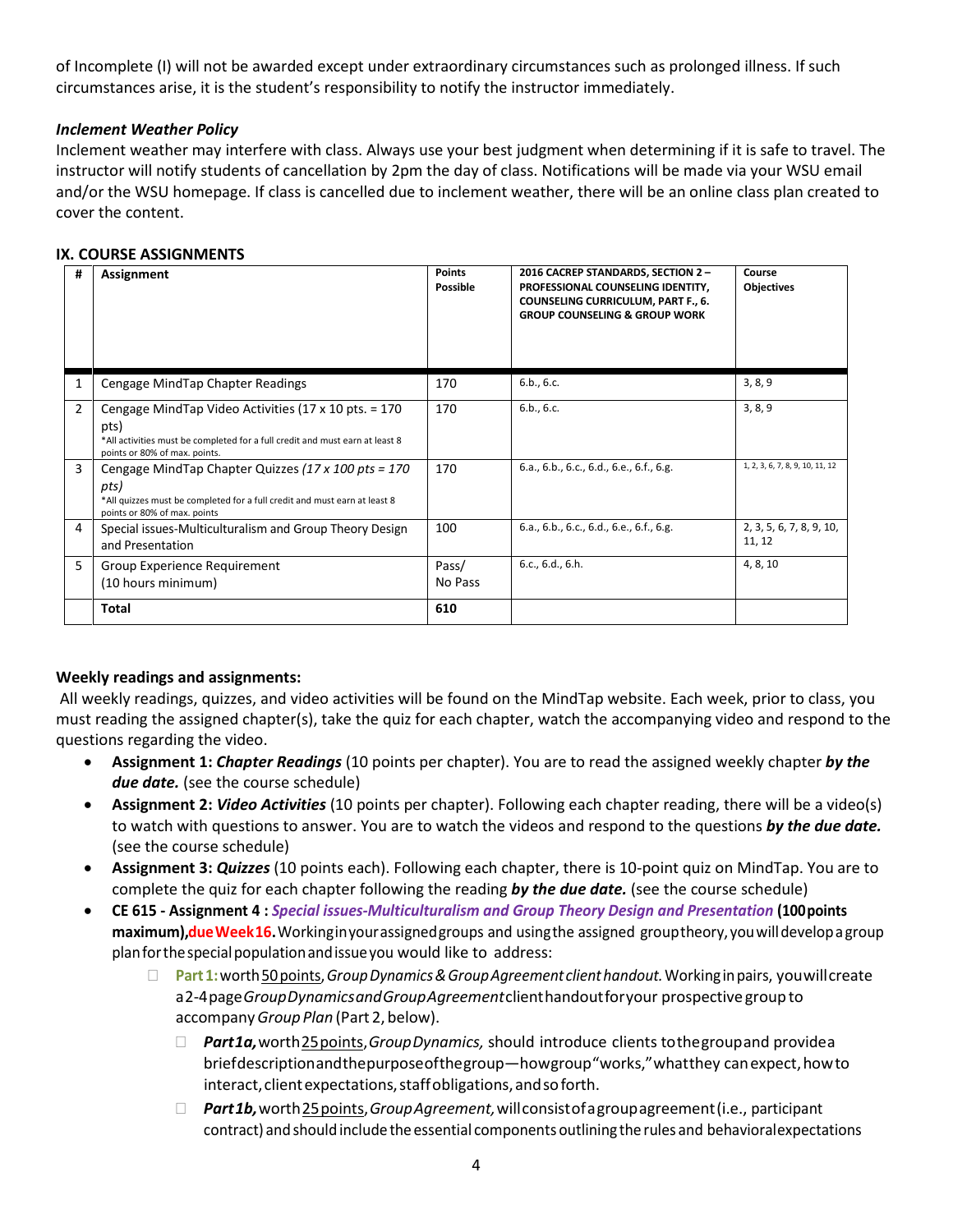ofgroupmembers.(See*TIP41*,pp.151-152:AppendixC,*Sample GroupAgreement,*and*Examplesof Agreements*locatedinModule)

 **Part 2***:*worth50 points,*GroupPlan*(25 pts) **and** *Class Presentation*(25 pts.). The group planwill be basedon the counseling theory your group has been assigned, and the special issue/multicultural population your group addresses. It should include a minimum of six sessions. Youmust use aminimumoftwo additionalresources to develop your group plan. The plan must be written up, utilizing APA format for the cover page and resource page, and presented to the class via a PPT on week 16.

**Thereareexamplesfor allofthesecomponentsinour courseD2L site,***GroupAssignmentExamples* **module.**

• **Assignment 5:** *Group Experience Requirement.* Students are required to attend a Group Counseling or Psychotherapy experience for 10 hours over the course of the semester (CACREP requirement). This can be done by taking an additional 1 S.H. workshop (CE 595) with Sarah Johnson, or by attending another group in the community, with the approval by the class instructor(s). Documentation of attendance of the group experience is required to complete this course. (2016 CACREP Standards Section 2, Part F, 6.c., 6.d., 6.h.)

#### **X. GRADE SCALE**

| Percentage | Grade | Percentage | Grade |
|------------|-------|------------|-------|
| 100-93%    |       | 85-79%:    |       |
| 92-86%:    |       | 78-72%     |       |

#### **Assignment 4—Special issues-Multiculturalism and Group Theory Design and Presentation Grading Rubric**

|                                   | $21 - 25$ points per                                                                                                                                                                                                                                                                                                                                                               | $15 - 20$ points per                                                                                                                                                                                                                                                                                                                                                             | Below 15 points per                                                                                         |
|-----------------------------------|------------------------------------------------------------------------------------------------------------------------------------------------------------------------------------------------------------------------------------------------------------------------------------------------------------------------------------------------------------------------------------|----------------------------------------------------------------------------------------------------------------------------------------------------------------------------------------------------------------------------------------------------------------------------------------------------------------------------------------------------------------------------------|-------------------------------------------------------------------------------------------------------------|
| Group Dynamics $-$ (25<br>points) | Exceeds all assignment<br>requirements; describes the<br>group process to help prepare<br>clients for and best participate in<br>the group. it is well-written,<br>thorough and comprehensive,<br>and is easy to follow.                                                                                                                                                           | Meets all assignment<br>requirements; describes the<br>group process to help prepare<br>clients for and best participate<br>in the group. it is moderately<br>well-written, less than fully<br>thorough and /or<br>comprehensive, and is easy to<br>follow.                                                                                                                      | Does not meet all<br>requirements.                                                                          |
| <b>Group Dynamics grade</b>       |                                                                                                                                                                                                                                                                                                                                                                                    | /25 pts.                                                                                                                                                                                                                                                                                                                                                                         |                                                                                                             |
| <b>Group Agreement</b>            | Exceeds all assignment<br>requirements; includes all<br>essential components of<br>informed consent, confidentiality<br>and limits, and rules,<br>expectations, and policies that<br>impact a member's participation;<br>it is well-written, thorough and<br>comprehensive, and is easy to<br>follow.                                                                              | Meets all assignment<br>requirements; includes most but<br>not all essential components of<br>informed consent,<br>confidentiality and limits, and<br>rules, expectations, and policies<br>that impact a member's<br>participation; it is moderately<br>well-written, less than fully<br>thorough and comprehensive,<br>and is easy to follow.                                   | Does not meet all<br>requirements.                                                                          |
| <b>Group Agreement grade</b>      |                                                                                                                                                                                                                                                                                                                                                                                    | $/25$ pts.                                                                                                                                                                                                                                                                                                                                                                       |                                                                                                             |
| <b>Group Plan</b>                 | Outstandingly presents issue and<br>population to be addressed;<br>exceedingly describes the<br>theoretical approach and how it<br>fits the issue/population<br>addressed; topics selected<br>competently address the purpose<br>of the group and includes<br>multicultural considerations;<br>provides exceptional examples of<br>theory and techniques used for<br>each session. | Satisfactorily presents issue and<br>population to be addressed;<br>sufficiently describes the<br>theoretical approach and how it<br>fits the issue/population<br>addressed; topics selected<br>adequately address the purpose<br>of the group and includes<br>multicultural considerations;<br>provides suitable examples of<br>theory and techniques used for<br>each session. | Does not consistently<br>reflect theoretical<br>perspective and/or does<br>not satisfy all<br>requirements. |
| Group Plan grade                  |                                                                                                                                                                                                                                                                                                                                                                                    | /25 pts.                                                                                                                                                                                                                                                                                                                                                                         |                                                                                                             |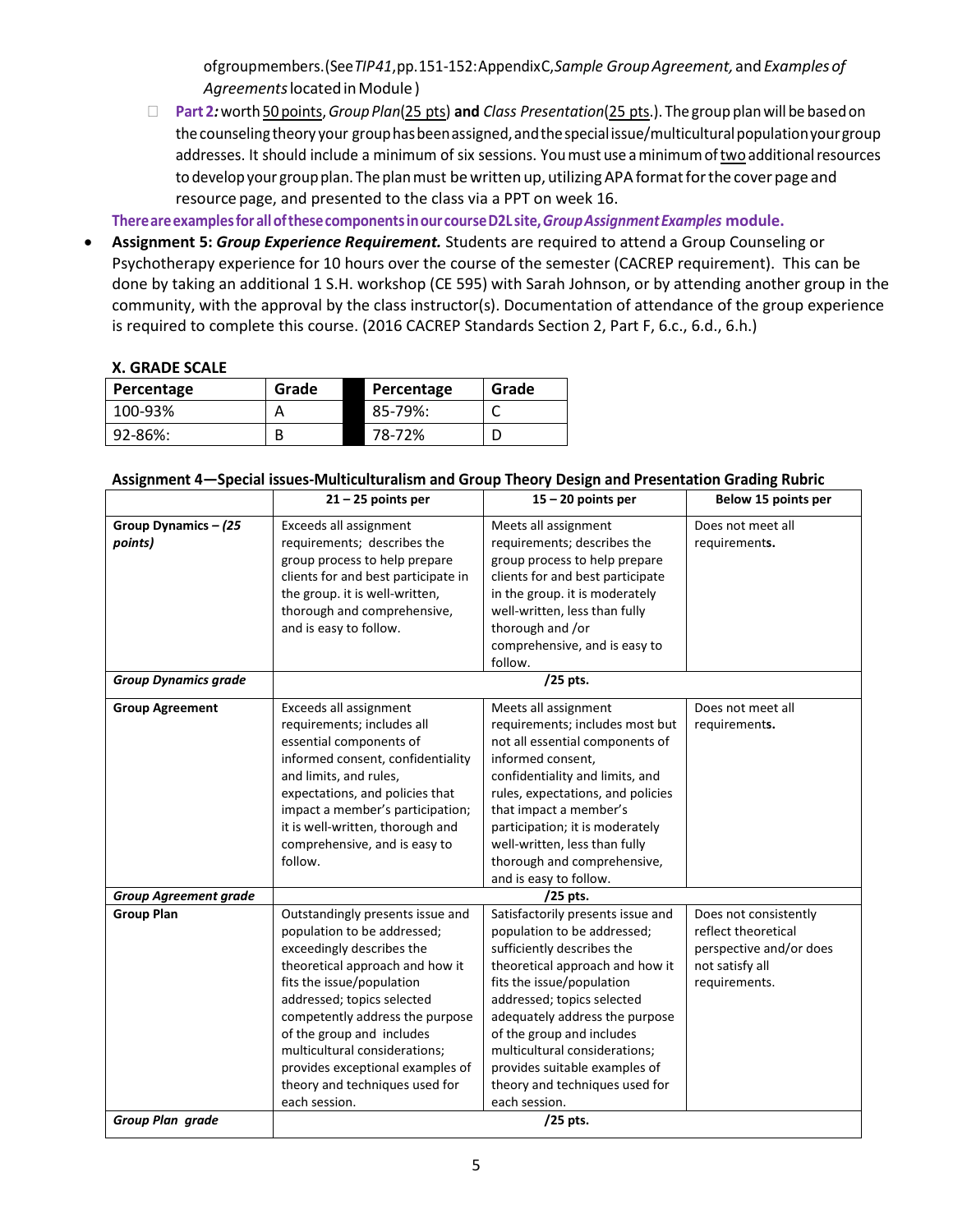| <b>Group Presentation</b>          | Exceptional PPT covering all<br>content and outstanding deliver<br>of content. | Fully adequate PPT covering all<br>content and satisfactory deliver<br>of content. | Less than fully adequate<br>PPT and/or less than<br>satisfactory deliver of<br>content. |
|------------------------------------|--------------------------------------------------------------------------------|------------------------------------------------------------------------------------|-----------------------------------------------------------------------------------------|
| <b>Group Presentation</b><br>grade |                                                                                | $/25$ pts.                                                                         |                                                                                         |
| <b>TOTAL</b>                       |                                                                                | /100 pts.                                                                          |                                                                                         |

## **The Six Components of a Group Counseling Session**

- 1) Opening—brief introduction, informed consent and limits of confidentiality, purpose of group and group expectations ("rules")
- 2) Centering Exercise
- 3) Client check-in (usually round-robin format)—quick opening to get all voices in the room ("how was your week?") to identify any pressing concerns, crises, etc.
- 4) Counselor's check-in with the group on group counseling process/progress (group feedback)
	- a. What's working; what isn't working?
	- b. What value are you finding in group (how is it helping)?
	- c. What is one thing you are learning?
	- d. What is something you wish you would learn in group—a topic or issue to focus on?
- 5) Activity (the main aspect of the group) and debriefing
- 6) Closing the session (usually round-robin format)—examples:
	- a. What is one thing you learned about yourself today?
	- b. What is a take-away from today's group?
	- c. What is one goal you have for the upcoming week?

## **Faculty Weekly Group Rating/Feedback Form**

| Group | Role      | Rating (1-poor, $3$ – average, $5$ – | <b>Notes</b> |
|-------|-----------|--------------------------------------|--------------|
|       |           | excellent)                           |              |
|       | Opening   | Attending 1 2 3 4 5 na               |              |
|       |           | Listening 1 2 3 4 5 na               |              |
|       |           | Accurate empathy 1 2 3 4 5 na        |              |
|       |           | Preparation 1 2 3 4 5 na             |              |
|       | Centering | Attending 1 2 3 4 5 na               |              |
|       |           | Listening 1 2 3 4 5 na               |              |
|       |           | Accurate empathy 1 2 3 4 5 na        |              |
|       |           | Preparation 1 2 3 4 5 na             |              |
|       | Check-in  | Attending 1 2 3 4 5 na               |              |
|       |           | Listening $1$ 2 3 4 5 na             |              |
|       |           | Accurate empathy 1 2 3 4 5 na        |              |
|       |           | Preparation 1 2 3 4 5 na             |              |
|       | Group     | Attending 1 2 3 4 5 na               |              |
|       | feedback  | Listening 1 2 3 4 5 na               |              |
|       |           | Accurate empathy 1 2 3 4 5 na        |              |
|       |           | Preparation 1 2 3 4 5 na             |              |
|       | Activity  | Attending 1 2 3 4 5 na               |              |
|       |           | Listening 1 2 3 4 5 na               |              |
|       |           | Accurate empathy 1 2 3 4 5 na        |              |
|       |           | Preparation 1 2 3 4 5 na             |              |
|       | Closing   | Attending 1 2 3 4 5 na               |              |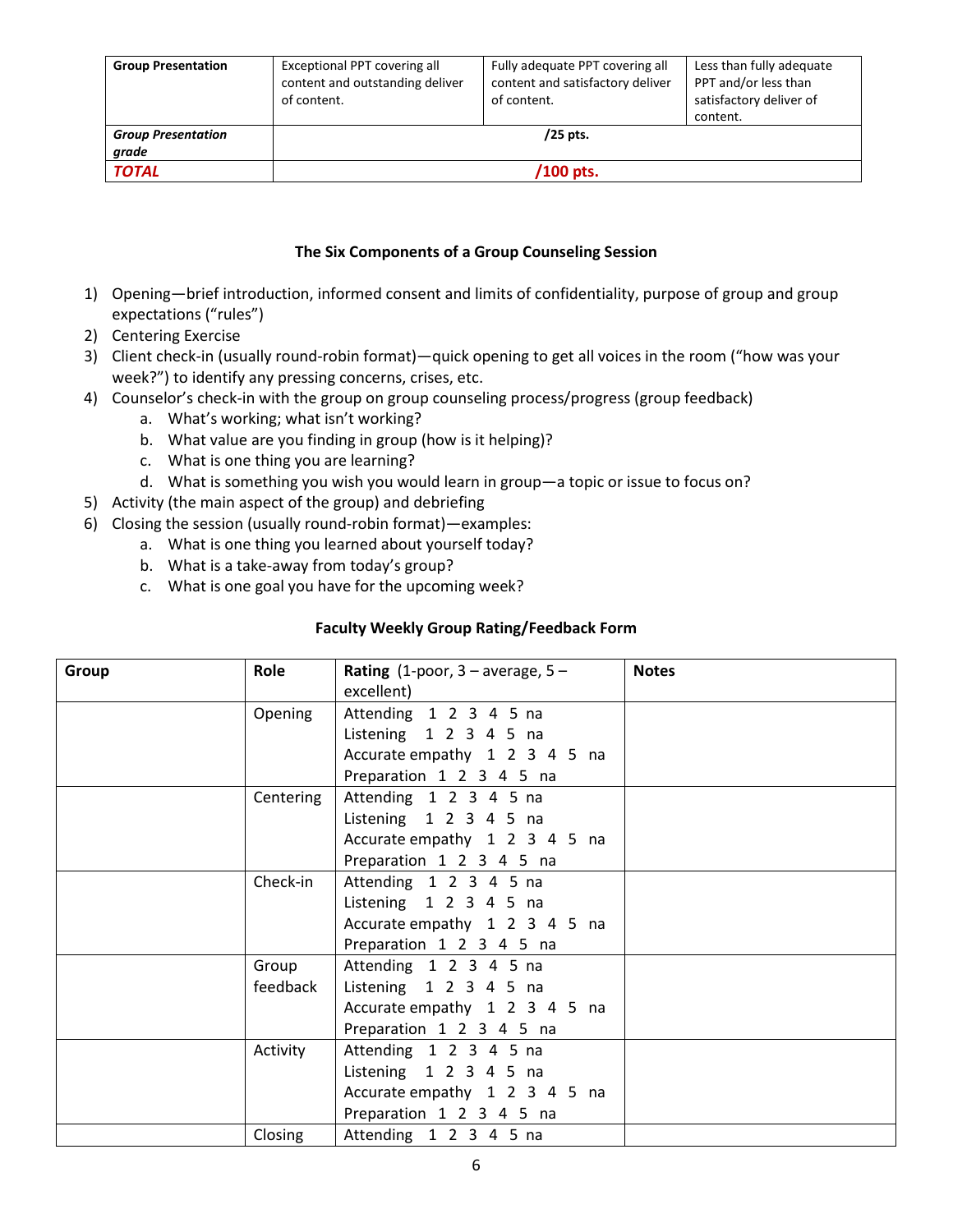| Listening $1\ 2\ 3\ 4\ 5\$ na |  |
|-------------------------------|--|
| Accurate empathy 1 2 3 4 5 na |  |
| Preparation 1 2 3 4 5 na      |  |

## **XI. TENTATIVE COURSE SCHEDULE \*Course schedule is subject to change**

| Date                                            | <b>Topic &amp; Reading</b>                                                                                                 | <b>CACREP Standards</b>                                                                  | <b>Objectives</b>                 | Assignment                                                                                                   |
|-------------------------------------------------|----------------------------------------------------------------------------------------------------------------------------|------------------------------------------------------------------------------------------|-----------------------------------|--------------------------------------------------------------------------------------------------------------|
| Week 1<br>Jan. 10<br>(Zoom)                     | Introduction & Syllabus Review<br><b>Orientation</b>                                                                       | CACREP, 2016, Section 2, Part F, Standards 6.d. & 6.f.                                   |                                   | Group Leadership Skills<br>pre-test (ungraded)<br>See D2L Ch 1 Additional<br>Resources folder                |
| Week 2<br>Jan. 17<br><b>No Class-MLK</b><br>Day | Chapter 1: Introduction to Group<br>Work<br><b>Online/asynchronous activities</b>                                          | CACREP, 2016, Section 2, Part F, Standards 6.f. & 6.g.                                   | 3, 10                             | Read Chapter 1<br>Quiz<br>Video Activity<br>Opens at 12am Jan. 10, closes<br>at 4pm Jan. 17                  |
| Week 3<br>Jan. 24<br>(on campus)                | Chapter 2: Stages of Groups,<br>Group Process & Therapeutic<br>Forces<br><b>GROUP FACILITATION-Demo</b><br>(Rieko)         | CACREP, 2016, Section 2, Part F, Standard 6.d.                                           | 7,9                               | Read Chapter 2<br>Quiz<br>Video Activity<br>Opens at 12am Jan. 17, closes<br>at 4pm Jan. 24                  |
| Week 4<br>Jan. 31                               | Chapter 3: Purpose of Groups<br><b>GROUP FACILITATION-1</b>                                                                | CACREP, 2016, Section 2, Part F, Standards 6.g. & 6.h.                                   | 9                                 | Read Chapter 3<br>Quiz<br>Video Activity<br>Opens at 12am Jan. 24, closes<br>at 4pm Jan. 31                  |
| Week 5<br>Feb. 7                                | Chapter 4: Planning a group<br><b>GROUP FACILITATION-2</b>                                                                 | CACREP, 2016, Section 2, Part F, Standards 6.a., 6.b., 6.d. & 6.e.                       | 2, 3, 6<br>2, 3, 8,<br>12         | Read Chapter 4<br>Quiz<br>Video Activity<br>Opens at 12am Jan. 31, closes<br>at 4pm Feb. 7                   |
| Week 6<br><b>Feb. 14</b>                        | Chapter 5: Getting started<br><b>GROUP FACILITATION-3</b>                                                                  | CACREP, 2016, Section 2, Part F, Standard 6.a. & 6.d.                                    | 1, 3, 7                           | Read Chapter 5<br>Quiz<br>Video Activity<br>Opens at 12am Feb. 7, closes<br>at 4pm Feb. 14                   |
| Week 7<br><b>Feb. 21</b>                        | Chapters 6: Basic Skills for Group<br>leaders<br>Chapter 7: Focus<br><b>GROUP FACILITATION-4</b>                           | CACREP, 2016, Section 2, Part F, Standards 6.a., 6.b., 6.d., 6.e., 6.f.,<br>6.g. & 6.h., | 1, 2, 3, 6,<br>7, 8, 9,<br>10, 12 | Read Chapters 6 & 7<br>Quizzes<br><b>Video Activities</b><br>Opens at 12am Feb. 14, closes<br>at 4pm Feb. 21 |
| Week 8<br><b>Feb. 28</b>                        | Chapter 8: Cutting off and<br>drawing out<br>Chapter 9: Rounds & dyads<br><b>GROUP FACILITATION-5</b>                      | CACREP, 2016, Section 2, Part F, Standard 6.a., 6.b. & 6.d.                              | 2, 3, 7, 8,<br>12                 | Read Chapters 8 & 9<br>Quizzes<br>Video Activities<br>Opens at 12am Feb. 21, closes<br>at 4pm Feb. 28        |
| Week 9<br>Mar. 7                                |                                                                                                                            | <b>Spring Break</b>                                                                      |                                   |                                                                                                              |
| Week 10<br><b>Mar. 14</b>                       | Chapters 10: Exercises<br>Chapter 11: Introducing,<br>conducting, & processing<br>exercises<br><b>GROUP FACILITATION-6</b> | CACREP, 2016, Section 2, Part F, Standards 6.a., 6.b., 6.c. 6.d. &<br>6.g.               | 1, 2, 3, 7,<br>8                  | Read Chapters 10 & 11<br>Quiz<br>Video Activities<br>Opens at 12am Feb. 21, closes<br>at 4pm Mar. 14         |
| Week 11<br>Mar. 21                              | Chapter 12: Middle Stage of a<br>Group<br><b>GROUP FACILITATION-7</b>                                                      | CACREP, 2016, Section 2, Part F, Standard 6.a., 6.b. & 6.d.                              | 2, 6, 7, 8,<br>10                 | Read Chapter 12<br>Quiz<br>Video Activity<br>Opens at 12am Mar. 14,<br>closes at 4pm Mar. 21                 |
| Week 12<br><b>Mar. 28</b>                       | Chapter 13: Using counseling<br>theory in groups<br><b>GROUP FACILITATION-8</b>                                            | CACREP, 2016, Section 2, Part F, Standards 6.e. & 6.f.                                   | 3, 6, 7, 8,<br>10, 11             | Read Chapter 13<br>Quiz<br>Video Activity<br>Opens at 12am Mar. 21,<br>closes at 4pm Mar. 28                 |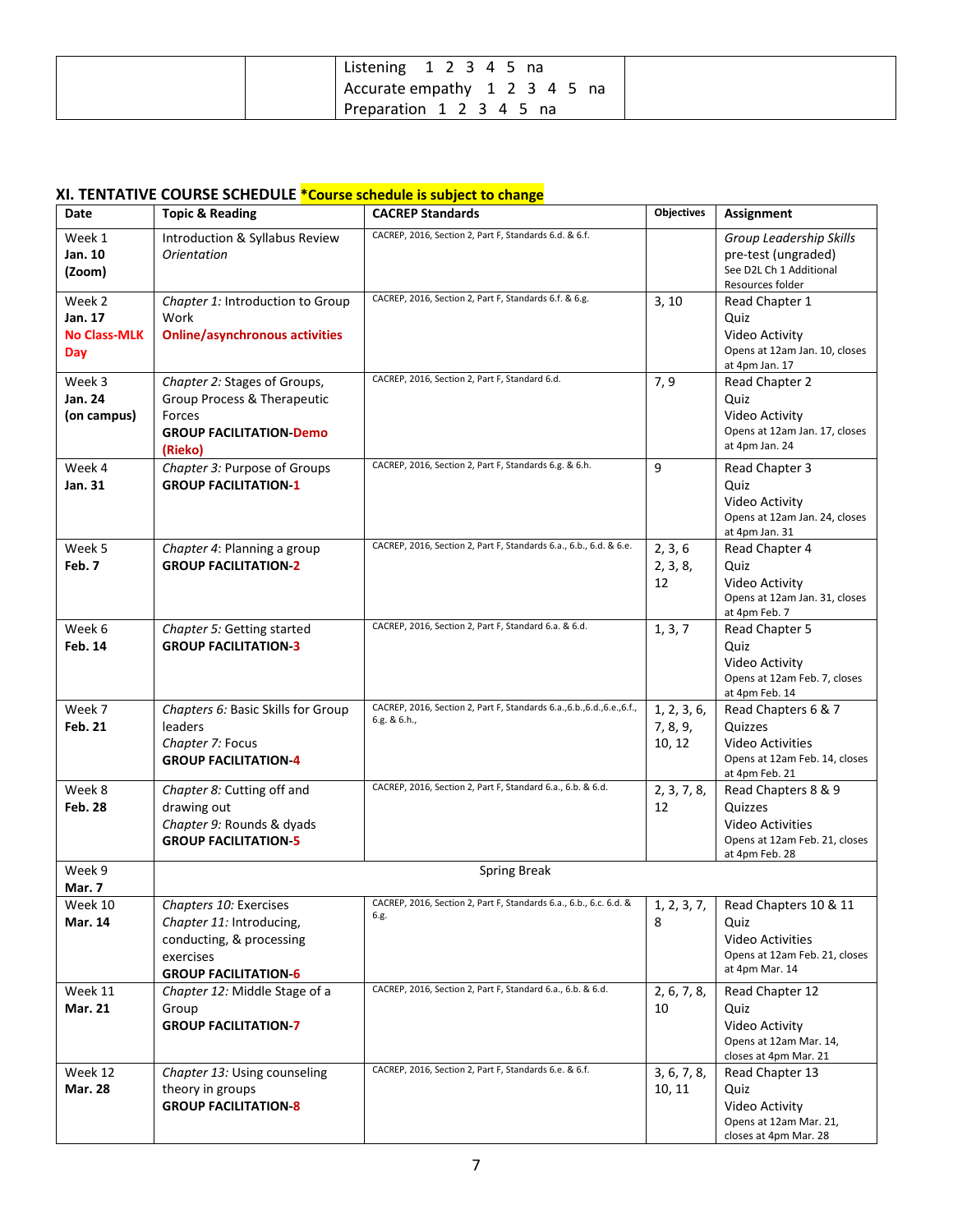| Week 13<br>April 4 | Chapter 14: Counseling & therapy<br>in groups<br><b>GROUP FACILITATION-9</b> | CACREP, 2016, Section 2, Part F, Standard 6.e.                     | 3, 6, 7, 8,<br>10 | Read Chapter 14<br>Quiz<br>Video Activity<br>Opens at 12am Mar. 28,<br>closes at 4pm Apr. 4 |
|--------------------|------------------------------------------------------------------------------|--------------------------------------------------------------------|-------------------|---------------------------------------------------------------------------------------------|
| Week 14            | Chapter 15: Closing a group                                                  | CACREP, 2016, Section 2, Part F, Standards 6.d. & 6.h.             | 5, 6, 7, 8,       | Read Chapters 15 & 16                                                                       |
| April 11           | Chapter 16: Problem situations                                               |                                                                    | 10                | Quiz                                                                                        |
|                    | <b>GROUP FACILITATION-10</b>                                                 |                                                                    |                   | Video Activity                                                                              |
|                    |                                                                              |                                                                    |                   | Opens at 12am Apr. 4, closes                                                                |
|                    |                                                                              | CACREP, 2016, Section 2, Part F, Standards 6.a., 6.b., 6.c., 6.d., |                   | at 4pm Apr. 11                                                                              |
| Week 15            | Specific populations                                                         | 6.e., 6.f., 8.6.g.                                                 | 5, 6, 7, 8,       | Read Chapter 17                                                                             |
| April 18           | Chapter 17                                                                   |                                                                    | 10                | Quiz                                                                                        |
|                    | Group Leadership Skills post-test                                            |                                                                    |                   | Video activity                                                                              |
| <b>Work Day</b>    | (ungraded)                                                                   |                                                                    |                   | Opens at 12am Apr. 11, closes                                                               |
|                    | <b>Online/asynchronous activities</b>                                        |                                                                    |                   | at 4pm Apr. 18                                                                              |
| Week 16            | Special issues-Multiculturalism                                              | CACREP, 2016, Section 2, Part F, Standards 6.a., 6.b., 6.c., 6.d., | 1, 2, 3, 6,       | <b>Assignment #4 Due</b>                                                                    |
| April 25           | and Group Theory Design and                                                  | 6.e., 6.f., & 6.g                                                  | 7, 8, 10,         |                                                                                             |
|                    | Presentation                                                                 |                                                                    | 11, 12            | <b>Assignment #5 Due</b>                                                                    |

| <b>GROUP 1</b> | <b>GROUP 2</b> | <b>GROUP 3</b> | <b>GROUP 4</b> | <b>GROUP 5</b> |
|----------------|----------------|----------------|----------------|----------------|
| Darivan        | Bethani        | Jake           | Sarah          | Tristan        |
| Leila          | Nichole        | Ellen          | Melissa        | Celeste        |
| Reese          | Megan          | Kerri          | Molly          | Rachael        |

| <b>DATE</b> | <b>Group Facilitation #</b> | <b>OPENING</b> | <b>CENTERING</b> | <b>CHECK-IN</b> | <b>FEEDBACK</b> | <b>ACTIVITY</b> | <b>CLOSING</b> |
|-------------|-----------------------------|----------------|------------------|-----------------|-----------------|-----------------|----------------|
| 1/31/22     |                             | <b>GROUP 1</b> | <b>GROUP 1</b>   | <b>GROUP 2</b>  | <b>GROUP 3</b>  | <b>GROUP 4</b>  | <b>GROUP 5</b> |
| 2/7/22      |                             | <b>GROUP 2</b> | <b>GROUP 2</b>   | <b>GROUP 3</b>  | <b>GROUP 4</b>  | <b>GROUP 5</b>  | <b>GROUP 1</b> |
| 2/14/22     | 3                           | <b>GROUP 3</b> | <b>GROUP 3</b>   | <b>GROUP 4</b>  | <b>GROUP 5</b>  | <b>GROUP 1</b>  | <b>GROUP 2</b> |
| 2/21/22     | 4                           | <b>GROUP 4</b> | <b>GROUP 4</b>   | <b>GROUP 5</b>  | <b>GROUP 1</b>  | <b>GROUP 2</b>  | <b>GROUP 3</b> |
| 2/28/22     | 5                           | <b>GROUP 5</b> | <b>GROUP 5</b>   | <b>GROUP 1</b>  | <b>GROUP 2</b>  | <b>GROUP 3</b>  | <b>GROUP 4</b> |
| 3/7/22      | <b>Spring Break</b>         |                |                  |                 |                 |                 |                |
| 3/14/22     | 6                           | <b>GROUP 1</b> | <b>GROUP 1</b>   | <b>GROUP 2</b>  | <b>GROUP 3</b>  | <b>GROUP 4</b>  | <b>GROUP 5</b> |
| 3/21/22     | 7                           | <b>GROUP 2</b> | <b>GROUP 2</b>   | <b>GROUP 3</b>  | <b>GROUP 4</b>  | <b>GROUP 5</b>  | <b>GROUP 1</b> |
| 3/28/22     | 8                           | <b>GROUP 3</b> | <b>GROUP 3</b>   | <b>GROUP 4</b>  | <b>GROUP 5</b>  | <b>GROUP 1</b>  | <b>GROUP 2</b> |
| 4/4/22      | 9                           | <b>GROUP 4</b> | <b>GROUP 4</b>   | <b>GROUP 5</b>  | <b>GROUP 1</b>  | <b>GROUP 2</b>  | <b>GROUP 3</b> |
| 4/11/22     | 10                          | <b>GROUP 5</b> | <b>GROUP 5</b>   | <b>GROUP 1</b>  | <b>GROUP 2</b>  | <b>GROUP 3</b>  | <b>GROUP 4</b> |
| 4/18/22     | <b>Work Day</b>             |                |                  |                 |                 |                 |                |

#### **APPENDIX A: UNIVERSITY EXPECTATIONS & RESOURCES, COURSE POLICIES, & STUDENT NOTICES**

#### **A. University Expectations and Resources**

- **WSU Resources & Learner Support:** Please familiarize yourself with the [WSU Resources and Learner Support](https://learn.winona.edu/WSU_Resources_%26_Learner_Support) page, a one-stop resource stop for academic integrity, student support services, inclusion and diversity, the *Warrior Success Center*, access services for students with disabilities, writing and tutoring supports, counseling and wellness, technology supports, and so forth
- **Diversity Statement:** This is meant to be a safe, welcoming, and inclusive classroom environment for students of all races, ethnicities, sexual orientations, gender identities/variances, ages, religions, economic classes, and ability statuses. As such, you will be encouraged and challenged to use language and basic counseling techniques that are respectful, inclusive, representative and culturally appropriate.
- **Academic Integrity:** Students are expected to practice professionalism and academic integrity in all assignments and class discussions. This includes but is not limited to treating other students and the professor respectfully, engaging in meaningful class discussions, thinking and writing critically and thoughtfully, creating original works, and citing all resources using APA format. Plagiarism will result in loss of credit for this course, and further consequences may result from the university system. The collegiate policy on plagiarism and cheating is outlined in the Student Handbook. It is your responsibility to be aware of this policy. You can also find it online at: [http://www.winona.edu/sld/academicintegrity.asp.](http://www.winona.edu/sld/academicintegrity.asp)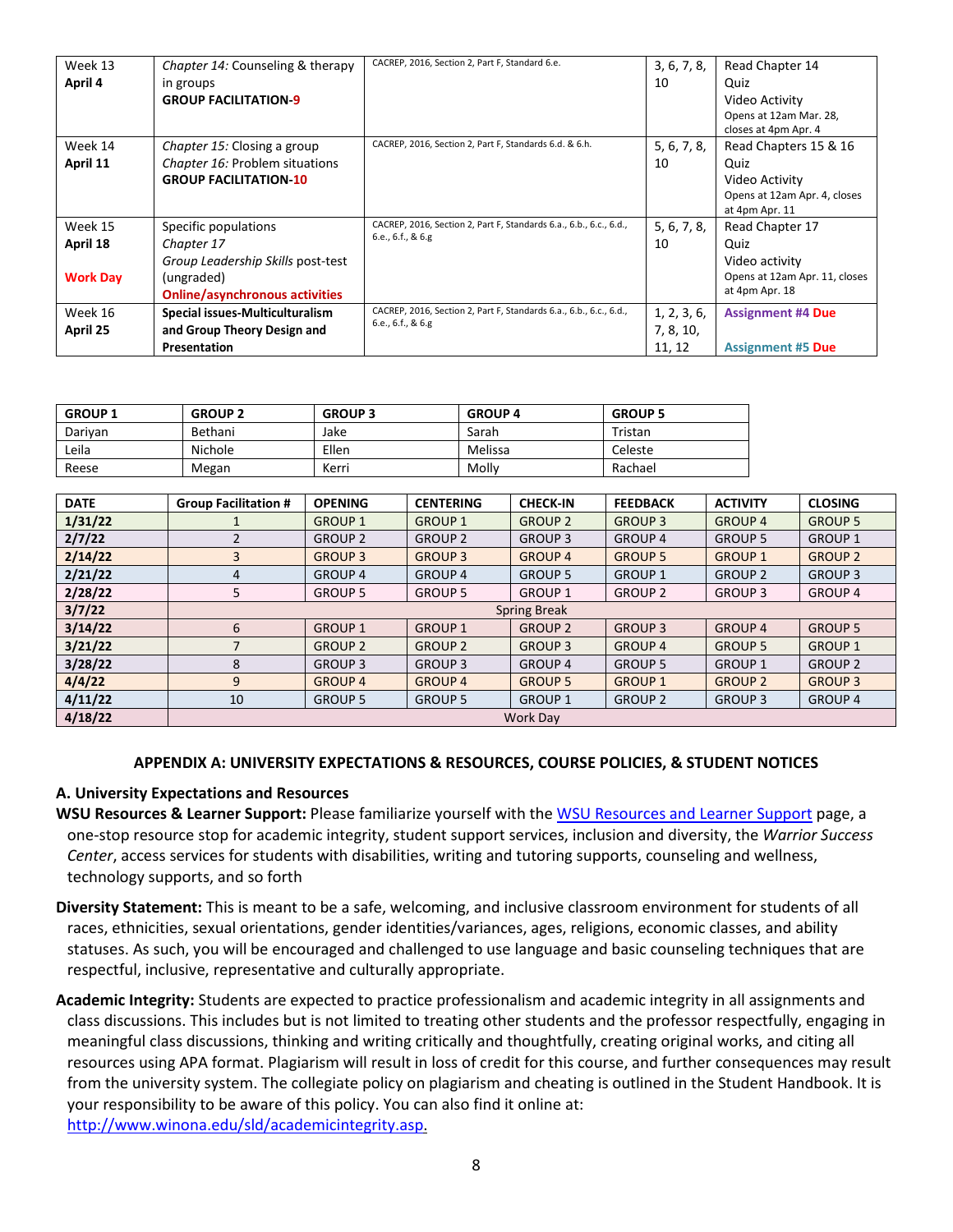- **Electronic Device Notice:** As a matter of courtesy to your classmates and the instructor, please turn off your beepers, cell phones, and any other electronic devices that make any noise.
- **Laptop/PDA Policy:** Excluding students with a documented disability, the use of laptops and PDAs in class is prohibited without prior permission of the instructor.
- **Class Visitor Policy:** Due to the clinical nature of this course in this curriculum, visitors of any age are not allowed without prior permission of the instructor.
- **E-mail Policy:** You are assigned a university e-mail account that will be used by professors. Students should make every effort to get to know their account and check it regularly.
- **Accommodations:** Students with documented disabilities who may need accommodations, who have any medical emergency information the instructor should know of, or who need special arrangements in the event of an evacuation, should make an appointment with the instructor as soon as possible, no later than the 1st week of the term. According to Section 504 of the Rehabilitation Act of 1973, students with disabilities have the right to receive necessary reasonable accommodations and support services to allow equal access at Winona State University. If you have a disability that requires accommodations, you are eligible for support through access services, found at [http://www.winona.edu/accessservices/gettingstarted.asp.](http://www.winona.edu/accessservices/gettingstarted.asp)
- **Commitment to Inclusive Excellence:** WSU recognizes that our individual differences can deepen our understanding of one another and the world around us, rather than divide us. In this class, people of all ethnicities, genders and gender identities, religions, ages, sexual orientations, disabilities, socioeconomic backgrounds, regions, and nationalities are strongly encouraged to share their rich array of perspectives and experiences. If you feel your differences may in some way isolate you from WSU's community or if you have a need of any specific accommodations, please speak with the instructor early in the semester about your concerns and what we can do together to help you become an active and engaged member of our class and community. Campus resources for students: [http://www.winona.edu/diversity/estatement.asp.](http://www.winona.edu/diversity/estatement.asp)

#### **B. Graduate Student Resources**

**General Information:** Academic calendar, forms and other procedures for graduate students can be found at <http://www.winona.edu/gradstudies/currentstudents.asp>

WSU-Rochester Student & Campus Services, UCR Room SS128, 285-7100, [\(www.winona.edu/rochester/\)](http://www.winona.edu/rochester/): RCTC Counseling Center, UCR Room SS133; 285-7260 [\(www.rctc.edu/counseling\\_career\\_center/\)](http://www.rctc.edu/counseling_career_center/) UCR Learning Center, UCR Room AT306; 285-7182

**Counseling Services:** Graduate school can be very stressful. Counselors are available in Winona and through partnership with RCTC on the UCR campus to help you with a wide range of difficulties.

WSU counselors in Winona are located in the Integrated Wellness Complex 222 and they can be reached at 457-5330. The RCTC Counseling Center is located in SS 133 and can be reached at 285-7260.

**Other Support Services:** WSU-Rochester Student & Campus Services Office and the WSU Inclusion and Diversity Office are dedicated to helping students of all races, ethnicities, economic backgrounds, nationalities, and sexual orientations. They offer tutoring and a wide range of other resources.

The WSU-R Student & Campus Services Office is located in Room SS128 on the UCR campus and can be reached at 285- 7100. The WSU Inclusion & Diversity Office is located in Kryzsko Commons Room 122, and they can be reached at 457- 5595. Information about the *KEAP Center*, dedicated to supporting diversity on campus, can be found here: [http://www.winona.edu/diversity/22.asp.](http://www.winona.edu/diversity/22.asp)

*UCR Learning Center – Rochester***:** For help with writing and the development of papers on the WSU-Rochester campus, contact personnel in AT306 or call 285-7182.

*Writing Center - Winona:* The Writing Center offers free, individualized instruction in all forms and disciplines during any stage of writing, reading, or research. Call 507.457.5505 for an appointment. Walk-ins also welcome.